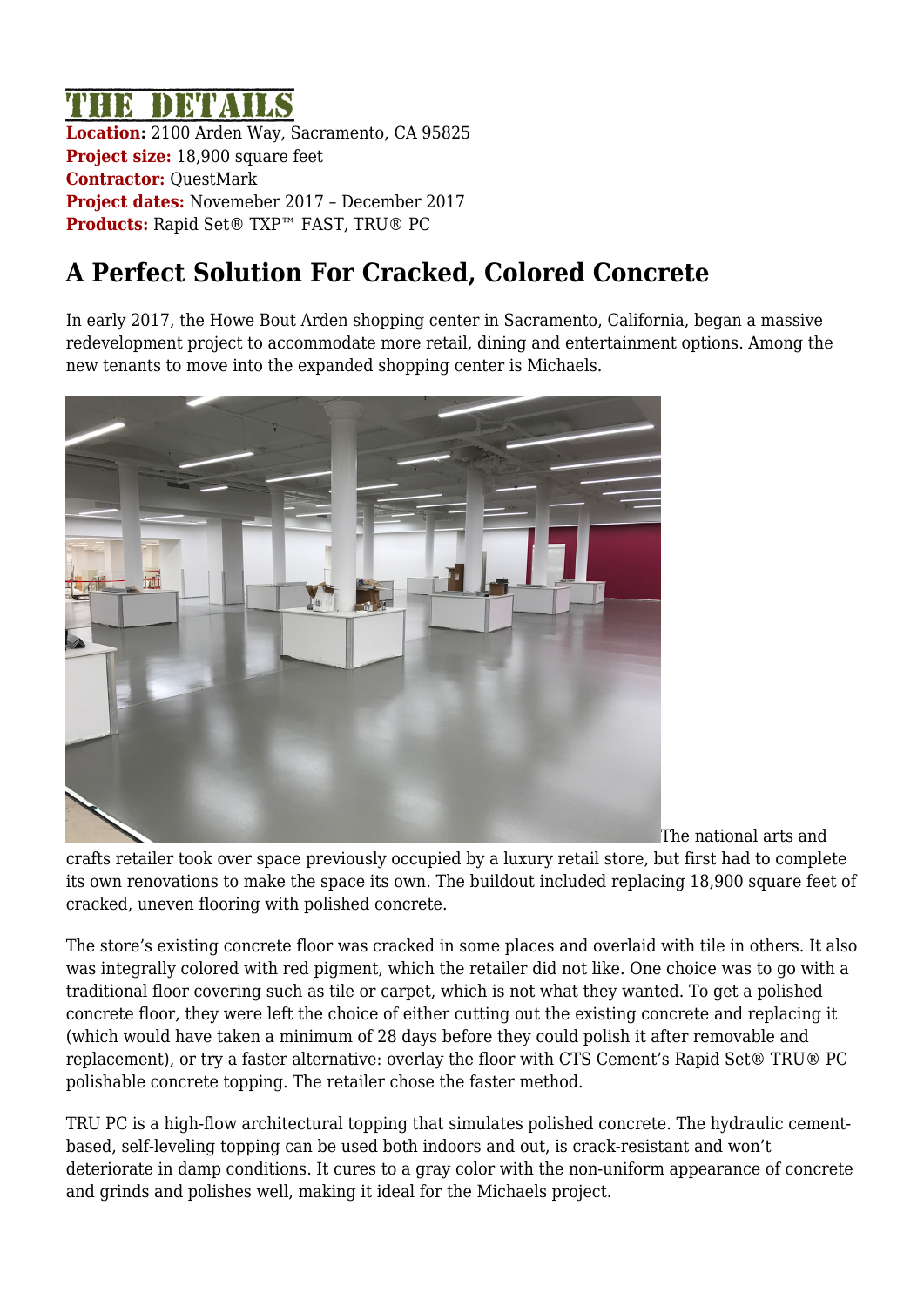## **FAST SET TIMES CUT DOWNTIME**

Surface preparation included removing tiles, grinding away the leveling product underneath and filling cracks with a high-performance epoxy. Next, flooring contractor QuestMark primed the floor using Rapid Set® TXP™ FAST with sand broadcast to refusal. The TXP Fast is a zero-VOC, alkaliresistant epoxy primer. The two-component primer is specially formulated to penetrate the concrete and create a strong adhesive grip for coatings. The primer set fast, which allowed the crew to quickly move onto the next phase of work and place the TRU PC overlayment six hours later.

For the TRU PC overlay application, the contractor divided the 18,900 square feet of flooring into four sections. The crews mixed and poured four-bag batches of material at a time, they had four mixing stations set up so they could produce the amount of material needed for such a large pour (one 60-pound bag covers approximately 16 square feet at 3/8-inch thick). QuestMark faced a couple of challenges during this portion of the project: a cramped staging area and other production challenges. To work around these issues and stay on schedule, the crew created mixing stations by placing hippo mixers on raised carts. The raised-cart mixing stations helped to speed production. In all, it took three days to organize and pour all four sections of floor.



Each floor section was ready for foot traffic in two to three hours and for grinding in 24 hours. During grinding and polishing, the crew started with a 30/40 metal soft bond diamond grit and worked their way up to a 1,500-grit polish for a high-gloss finish. The final steps included applying a guard and burnishing.

## **NEW FLOORING IN TWO WEEKS**

Work began in late November 2017 and ended by mid-December. It took two weeks to complete surface prep, the overlay application and polishing, which was almost three times faster than tearing